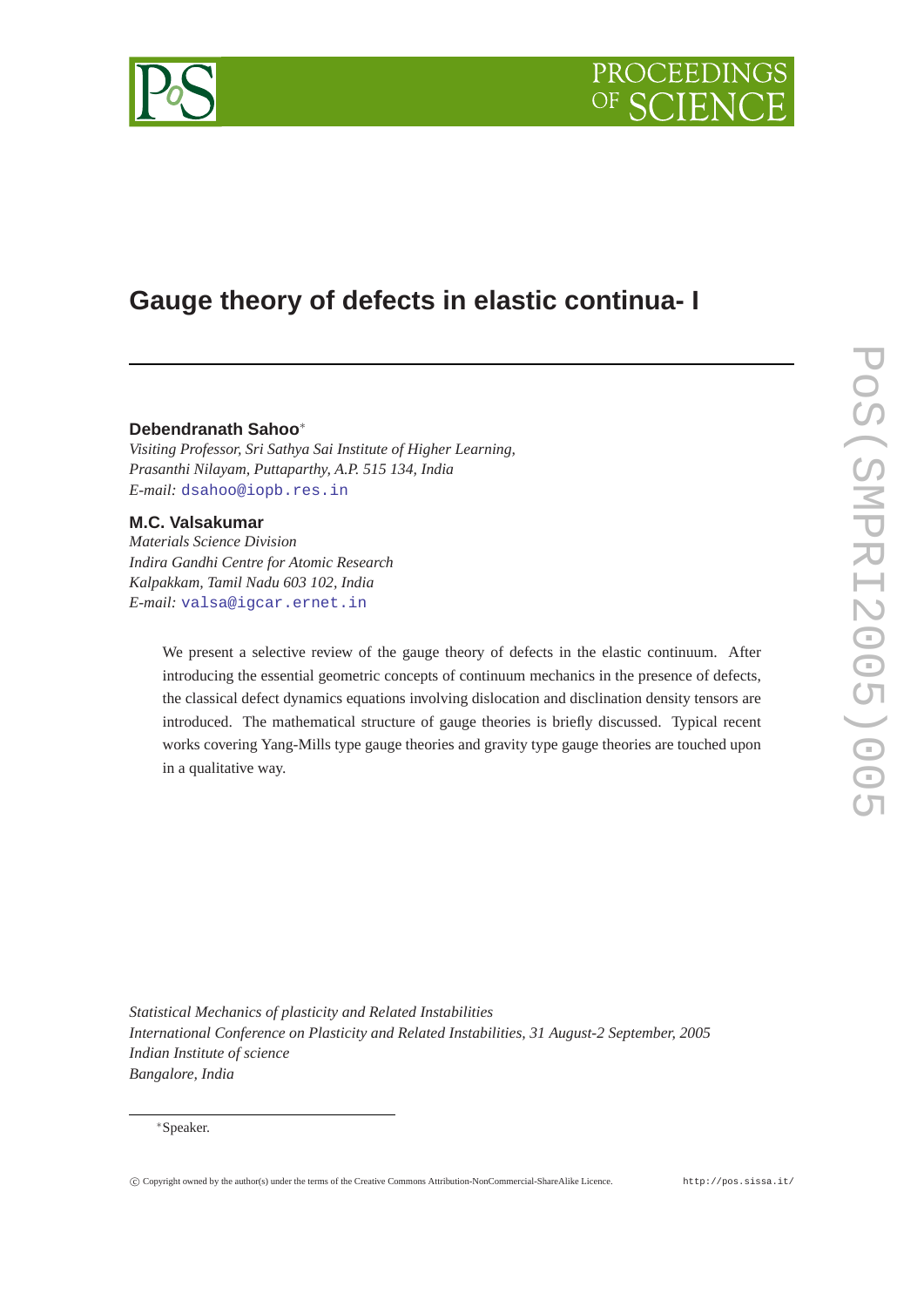# **Contents**

| 1. Introduction                          | $\overline{2}$          |
|------------------------------------------|-------------------------|
| 2. Structure of manifold                 | 3                       |
| 3. Material manifold and its deformation | $\overline{\mathbf{4}}$ |
| 4. General structure of gauge theories   | 7                       |
| 5. Yang-Mills type gauge theories        | 8                       |
| 6. Gravity type gauge theories           | 9                       |
| 7. Conclusion                            | 10                      |

## **1. Introduction**

The purpose of this work and the work presented in the accompanying work (part  $II[1]$  $II[1]$ ) is to review the application of gauge theories to defects in elastic continuum. As is well known, spectacular progress has taken place in understanding the behaviour of elementary particles and their interactions because of the gauge theories. Inspired by this, gauge concepts have been used in field theories of elastic continuum with defects. However, the hope that it could be the basis of a general theory of plasticity is yet to materialize. The question as to whether gauge concepts could be of real help in understanding defect continuum mechanics has been the subject of a three month long research project in 1982 in Kröner's group at Stuttgart. Eleven experts including Kröner, Kunin, Hehl, Kleinert, Zorawski, among others have participated in a three-day long discussion meeting (7-9 July, 1982) entitled *Gauge field theories of defects in solids*[\[2\]](#page-9-0) and have presented their views. We quote here the conclusion, as summarized by Kröner: "... there was optimism and pessimism, the former perhaps more on the side of field theorists, the latter on the side of the "defectists"... Nevertheless, the majority of participants appeared to be in favour of continuing the effort towards a gauge theoretical formulation of the defect theory...". It can safely be said that the status of the field as of this day is not qualitatively different from that of 1982.

Gauge approach may be said to be the ultimate in the geometric formulation of the theory. Geometric concepts have physical counterparts, but it is a challenging problem to specify the dynamics associated with point and line defects. The basic geometric identification made is that the underlying continuum used for describing the physical phenomenon is a differentiable manifold called the body manifold. Kondo[\[3,](#page-9-0) [4\]](#page-9-0) and later Bilby, Bullough and Smith[\[5\]](#page-9-0) have independently taken the bold step in identifying dislocation with the torsion of the manifold. Later, disclination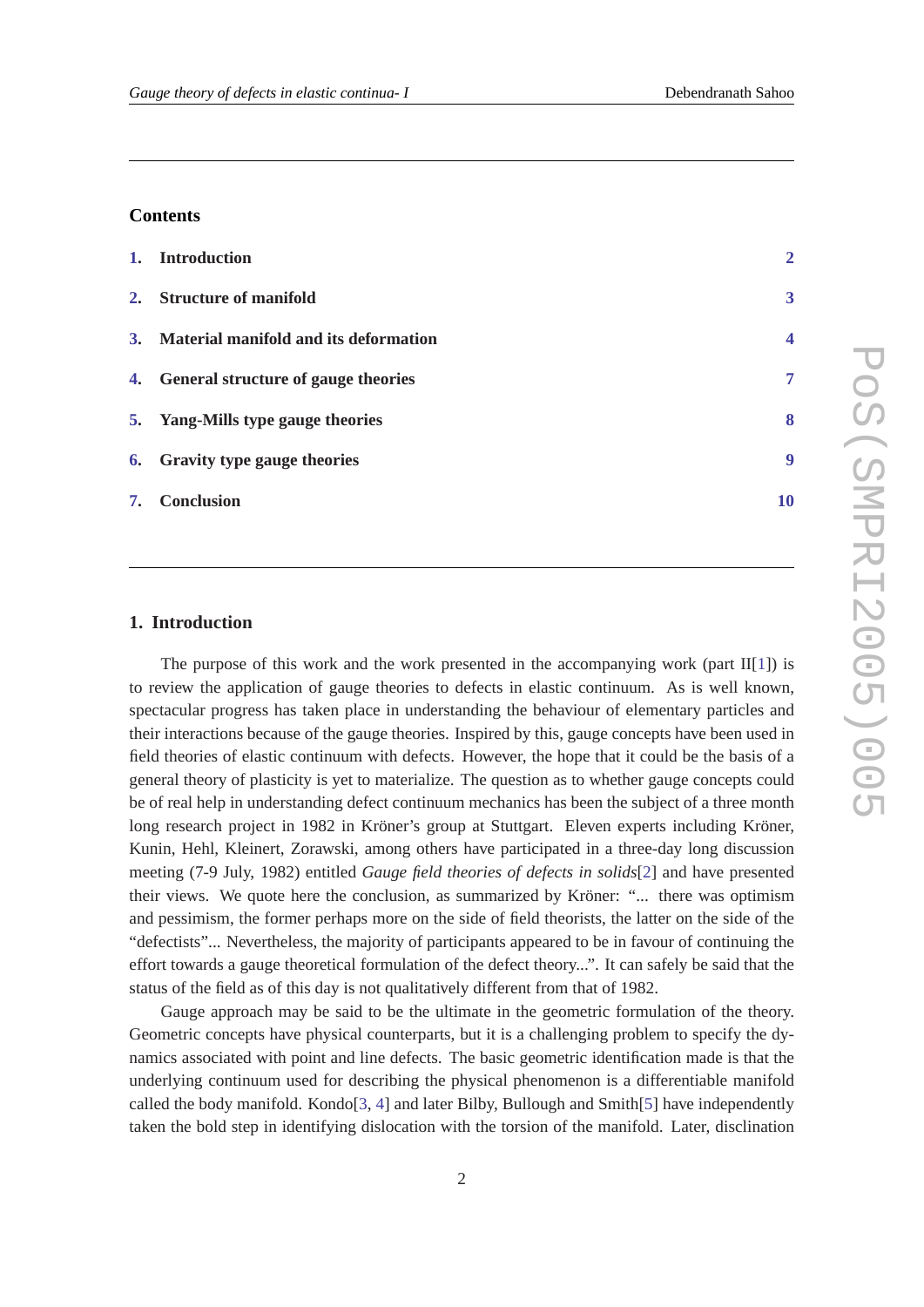<span id="page-2-0"></span>has been identified with the curvature. The kinematics and dynamics of dislocations and disclina-tions has been investigated in the framework of classical elasticity by deWit and Kossecka[[6](#page-9-0), [7](#page-9-0)].

Many versions and types of theories have been proposed, but the question as to what constitutes a gauge theory does not have a unique answer. The use of metric, connection, torsion and curvature and postulation of a Lagrangian depending on these quantities has been called[[8](#page-9-0)] as a gauge theory. However, conventionally a gauge theory is understood as any theory which has kinematics based on a Lagrangian given in terms of some initial fields (matter fields) possessing invariance under some continuous Lie group, local gauge symmetry, gauge potential (connection), and gauge field (curvature). The scope of a gauge theory being vast, many aspects of defects have attracted attention. Gairola[[9](#page-9-0)] has investigated the role of Noether's theorem in the gauge theory of crystal defects. McCrea et. al.[\[10](#page-9-0)] have mapped Noether identities into Bianchi identities in the theory of static lattice defects.

Broadly, there are two types of gauge theories: the standard Yang-Mills theories[\[11](#page-10-0), [14](#page-10-0), [15](#page-10-0), [16](#page-10-0)], modelled on gauge kinematics based on internal symmetries, and gravity type gauge theories based on external space-time symmetries[\[8,](#page-9-0) [12,](#page-10-0) [13\]](#page-10-0). Also existing are theories based on both internal as well as external symmetries[[17,](#page-10-0) [18](#page-10-0), [19\]](#page-10-0). Most theories are incomplete in the sense that they are not applied to calculation of any specific defect property. Only some workers[\[11](#page-10-0), [1](#page-9-0), [14](#page-10-0), [15](#page-10-0)] have addressed to the solution of the stress field of a dislocation or a disclination. Our own effort has focussed on obtaining the stress field of a screw dislocation, finding the force between two screw dislocations, investigating the stress field of a screw dislocation pile-up. More recently we have also obtained the stress field of a point defect (references are given in part II[\[1\]](#page-9-0)). The bottomline of our review is that there is as yet no fundamental theory of defects and their interactions.

The plan of this paper is as follows. We start by introducing the structure of a manifold needed for the physics of defects following Vercin[[8](#page-9-0)] and Kleinert[[20\]](#page-10-0). In two subsequent sections we deal with a qualitative review of the Yang-Mills and the gravity type gauge theories. Finally we end up with some conclusive remarks.

#### **2. Structure of manifold**

The easiest way to introduce the geometric concepts needed for our purpose is via Cartan's structure equations of a manifold. Let *M* be a differentiable manifold of dimension *n*. At a point  $p \in M$ , let  $\{e^i\}$   $(i = 1, \dots, n)$  constitute the basis of the cotangent space  $T_p^*(M)$  and let  $\{e_i\}$  be the base vectors of the tangent space  $T_p(M)$ . The local coordinate form of the bases of  $T^*_x(M)$  and *T<sub>x</sub>*(*M*) at *p* = *x* are { $dx$ <sup>*i*</sup>} and { $\partial_i \equiv \frac{\partial}{\partial x^i}$ } respectively. Let  $\omega_k$ <sup>*i*</sup> be the connection 1-form of *M*. Then the most important description of *M* is given by Cartan's structure equations:

$$
T^{i} = De^{i} = de^{i} + \omega_{k}^{i} \wedge e^{k} = \frac{1}{2} T_{kl}^{i} e^{k} \wedge e^{l},
$$
  

$$
R_{k}^{i} = D\omega_{k}^{i} = d\omega_{k}^{i} + \omega_{l}^{i} \wedge \omega_{k}^{l} = \frac{1}{2} R_{klm}^{i} e^{l} \wedge e^{m}.
$$
 (2.1)

Here the symbol ∧ denotes the wedge product and '*d*' is the exterior derivative operation and '*D*' denotes the covariant exterior derivative. The integrability conditions of the above equations are given by

$$
DT^i = R_k{}^i \wedge e^k,\tag{2.2}
$$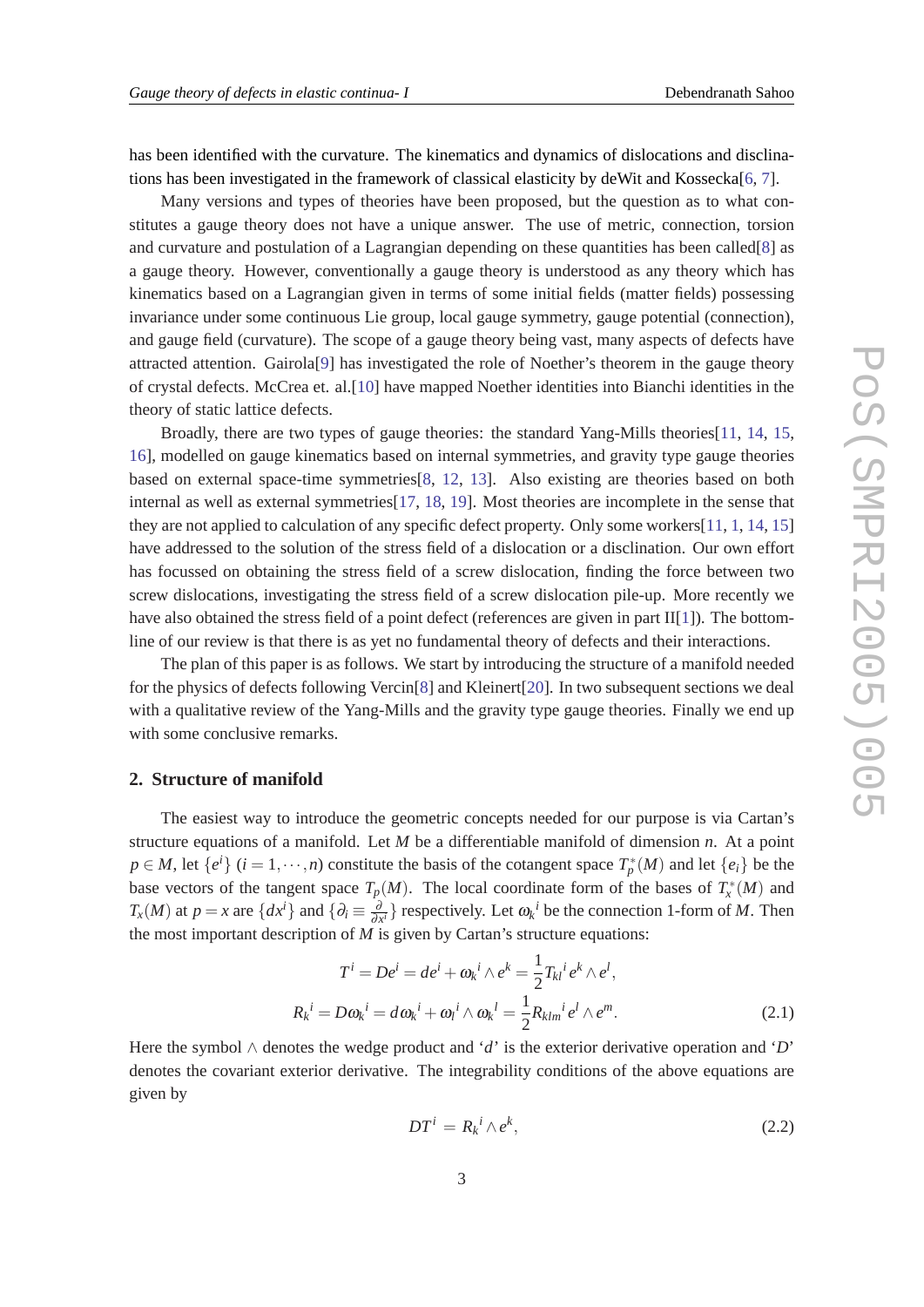$$
DR_k^i = 0. \tag{2.3}
$$

<span id="page-3-0"></span>These are known as Bianchi identities. The Cartan equations and Bianchi identities are present in both Yang-Mills and gravity-type gauge theories. However, the latter type has the following additional structural features. A symmetric metric tensor  $g = g_{ik}e^i \otimes e^k$  $g_{ik} = g_{ki}$  is introduced on *M*. In local coordinates, the metric is used to describe the distance element:  $ds^2 = g_{ik}dx^i \otimes dx^k$ . The inverse metric  $g^{kl}$  is such that  $g^{kl}g_{li} = \delta_i^k$ . Also,  $g_{ik} = e_i \cdot e_k$ . The metric and the connection are so far two independent fields, defined at each point of *M*. A manifold in which the covariant derivative of the metric tensor vanishes is singled out by the property that the angle between two vectors and their lengths remain unchanged by the operation of parallel displacement of vectors on *M*. It is this property which guarantees locally Euclidean structure of the manifold. A connection is called *metric compatible* if

$$
Dg_{ik} = dg_{ik} - g_{il}\omega_k^l - g_{kl}\omega_i^l = 0.
$$
\n(2.4)

In general, the connection  $\omega_k^i$  can have a torsion-free part  $\tilde{\omega}_k^i$  and an additional part  $\tau_k^i$  which represents the non-Riemannian part, called the *contorsion* 1-form. The local coordinate representations of these objects are:

$$
\omega_l^k = \Gamma_{ml}^k dx^m, \qquad \tilde{\omega_l}^k = \begin{Bmatrix} k \\ m \end{Bmatrix} dx^m, \qquad \tau_l^k = S_{ml}^k dx^m, \qquad T^k = \frac{1}{2} T_{ml}^k dx^m \wedge dx^l. \tag{2.5}
$$

Here  $\{^k_{m_l}\} = g^{ks}(\partial_m g_{sl} - \partial_s g_{lm} + \partial_l g_{ms})$ , and  $S_{ml}^k = g^{ks}(S_{msl} - S_{slm} + S_{lms})$  are respectively the Christoffel symbol of the second kind and the contorsion tensor. We next relate the above structure to that of a material manifold.

## **3. Material manifold and its deformation**

The material body is identified with a three dimensional differentiable manifold *M* embedded in the three-dimensional Euclidean space  $\mathbb{R}^3$ . The current coordinates of the manifold of the deformed body M' are  $x^i$  ( $i, j, k, l, m, n, ... = 1, 2, 3$ ) and the cartesian coordinates of the defect-free configuration (reference manifold *M*) are  $x^a$  ( $a, b, c, d, ... = 1, 2, 3$ ). If the current configuration is defect-free, then the functions  $x^i = x^i(x^a)$  and  $x^a = x^a(x^i)$  are well behaved, single-valued and differentiable functions of their respective arguments. The matrix  $\beta_a^i = \partial_a x^i \equiv \frac{\partial x^i}{\partial x^i}$  $\frac{\partial x^i}{\partial x^a}$  is the deformation or distortion matrix. It is orientation preserving and the determinant  $\|\beta\|$  is positive. Its inverse matrix is  $\beta^a_{\ \ i} = \partial_i x^a$ .

Let  $e_a$  be a global orthonormal basis of the reference manifold. The metric  $e_a \cdot e_b = \delta_{ab}$  is Euclidean and the connection  $\omega_b^a = \Gamma_{cb}^a dx^c$  vanishes identically. The metric and the connection of the current configuration are  $g_{ik} = \beta^a{}_i \beta^b{}_k \delta_{ab}$  and  $\omega_k^i = \beta_a^i d\beta^a{}_k$ .

A defect-free manifold *M* is characterized by a global coordinate basis  $e^{i} = dx^{i}$  and a (metriccompatible) flat connection  $\omega_k{}^i = \beta_a{}^i d\beta^a{}_k$ . These equations may be regarded as a set of differential equations for  $e^i$  and  $\omega_k$ <sup>*i*</sup>. In this case the torsion and curvature tensors are zero and the integrability equations are [\(2.1\)](#page-2-0) with the right sides set equal to zero. Torsion and curvature represent defects. Defects are obstructions to diffeomorphisms from  $M$  to  $M'$ . Extensive treatment of Kleinert[\[20](#page-10-0)] may be consulted for details.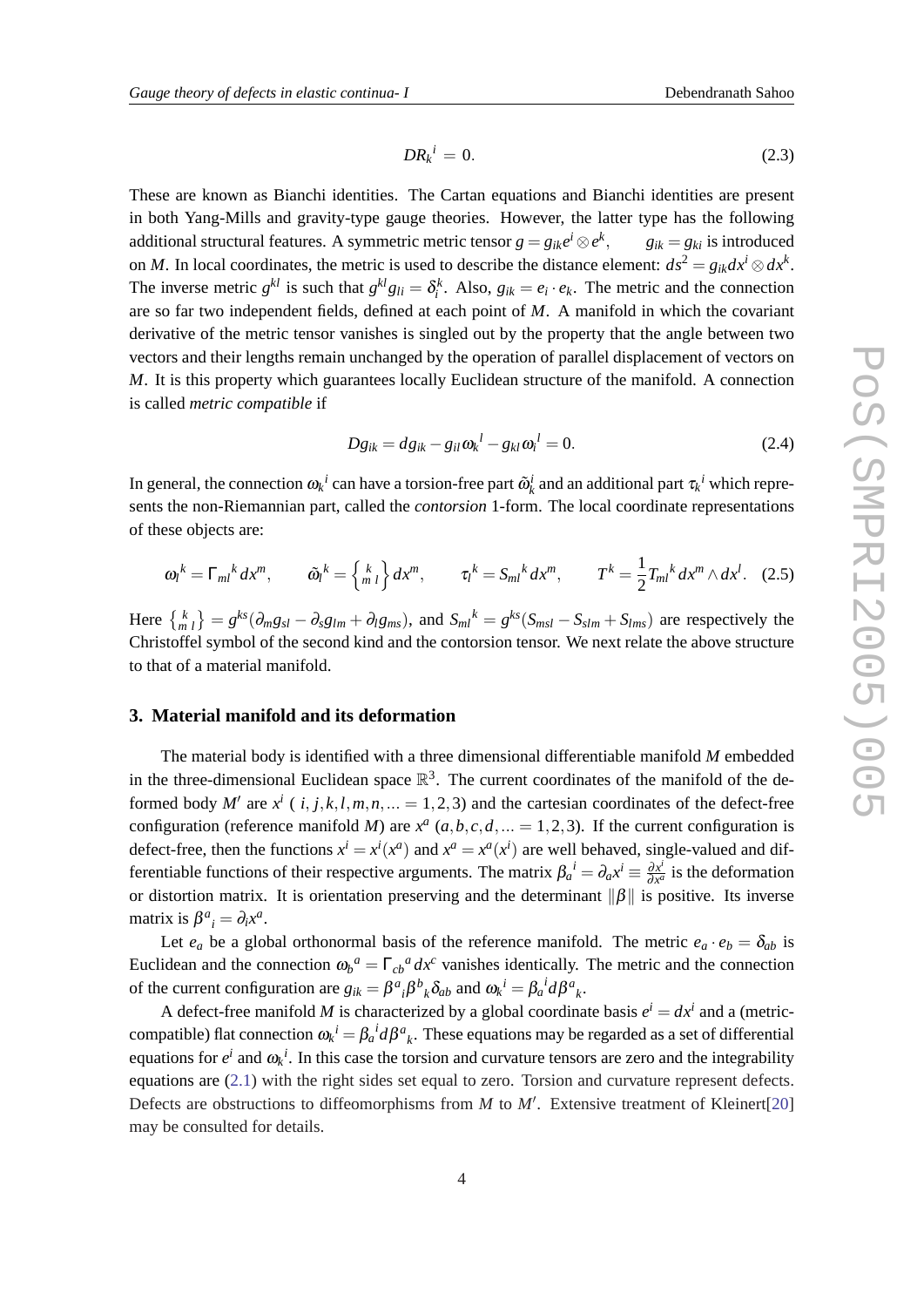In order to relate the mathematical structure to the defect description, consider the infinitesimal transformation

$$
x^{a} \rightarrow x^{m} = (x^{a} + u^{a}(x^{b})) \delta_{a}^{m}.
$$
\n(3.1)

where the total displacement  $u^a$  consists of an elastic part and a plastic part. The elastic part is integrable and the plastic part is *not*. The total distortion tensors are  $\beta_a^i = \delta_a^i + \partial_a u_i$  and  $\beta^a{}_i =$  $\delta^a{}_i - \partial_i u_a$ . The metric gets related to the total strain  $g_{ik} = \beta_{ai}\beta^a{}_k = \delta_{ik} - \partial_i u_k - \partial_k u_i = \delta_{ik} - 2e_{ik}$ . In the linear approximation,  $DT^i = dT^i = 0$  gives  $T^i = \omega_k{}^i \wedge dx^k = d\beta^i$ ;  $\omega_k{}^i = \Gamma_{lk}{}^i dx^l$  and  $\beta^i =$  $\beta_k^i dx^k = w_k^i dx^k + e_k^i dx^k$ . From these one obtains

$$
de_{ik} = \frac{1}{2}(\Gamma_{ikl} + \Gamma_{lki})dx^l, \qquad dw_{ik} = \frac{1}{2}(\Gamma_{ikl} - \Gamma_{lki})dx^l,
$$

where  $w_{ik}$  is the antisymmetric part of the distortion  $\beta_{ik}$  (in linear elasticity). This is the local interpretation of the connection.

When disclinations alone are present, the geometry is Riemannian:

*x*

$$
Dg = 0, \qquad R_k^i = D\omega_k^i \neq 0, \qquad D R_k^i = 0.
$$

When dislocations alone are present, the geometry is non-Riemannian (tele-parallel):

$$
Dg = 0
$$
,  $R_k^i = 0$ ,  $DR_k^i = 0$ ,  $DT^i = 0$ ,  $T^i = De^i \neq 0$ .

When both disclinations and dislocations are present the manifold is characterized by ([2.1](#page-2-0)), the Bianchi identities [\(2.3](#page-3-0)) and the geometry is non-Riemannian. It is also called Riemann-Cartan.

Cartan's structure equations are nothing but the very definition of dislocation and disclination density tensors:

$$
\alpha^{ij} = \varepsilon^{ikm} T^j{}_{km}, \qquad \theta^{ij} = \frac{1}{2} \varepsilon^{imn} \varepsilon^{jkl} R_{klmn} \tag{3.2}
$$

The Bianchi identities in this approximation turn out to be the kinematic equations of defects:

$$
\theta^{i}{}_{j,i} = 0, \qquad \alpha^{k}{}_{m,k} = -\varepsilon_{m}{}^{ij}\theta_{ij}.
$$

The first equation implies that disclination lines cannot end within the body and dislocation lines can only end on disclinations.

We close this section with the following observation. In the presence of defects, the coordinate system of *M'* is *nonholonomic*. Denoting the anholonomic coordinates by  $e^{\alpha}$  instead of  $e^{i}$ , we may write  $e^{\alpha} = \beta^{\alpha}{}_a dx^a$ , but  $\beta^{\alpha}{}_a$  is no longer a gradient field. This important fact has been first realized by Kondo who has pictured the deformed body as aggregation of small pieces of perfect lattices in which all internal stresses are relaxed. This is nothing but the *natural state* defined by him. The line element  $dx^i$  in the deformed state is changed to  $dx^\alpha$  in the natural state. The length *ds* of  $dx^i$ , he defined, by its natural length:  $ds^2 = \delta_{\kappa\lambda} dx^{\kappa} dx^{\lambda}$ . He has defined the metric of the plastic manifold as  $h_{kl} = \delta_{\kappa\lambda} \beta^{\kappa}{}_{k} \beta^{\lambda}{}_{l}$ . The small pieces of crystals can translate and rotate freely in the natural state. The matrix  $\beta_k^k$  has a gauge degree of freedom, i.e., one could as well use the orthogonally transformed matrix  $\eta_k^k = O_{\lambda}^k \beta_k^{\lambda}$  in this metric *h<sub>kl</sub>*. The metric is thus invariant under orthogonal transformations in the natural state. It is through remarkable insight that Kondo has introduced an *Euclidean connection* in the plastic manifold. He is the first to point out that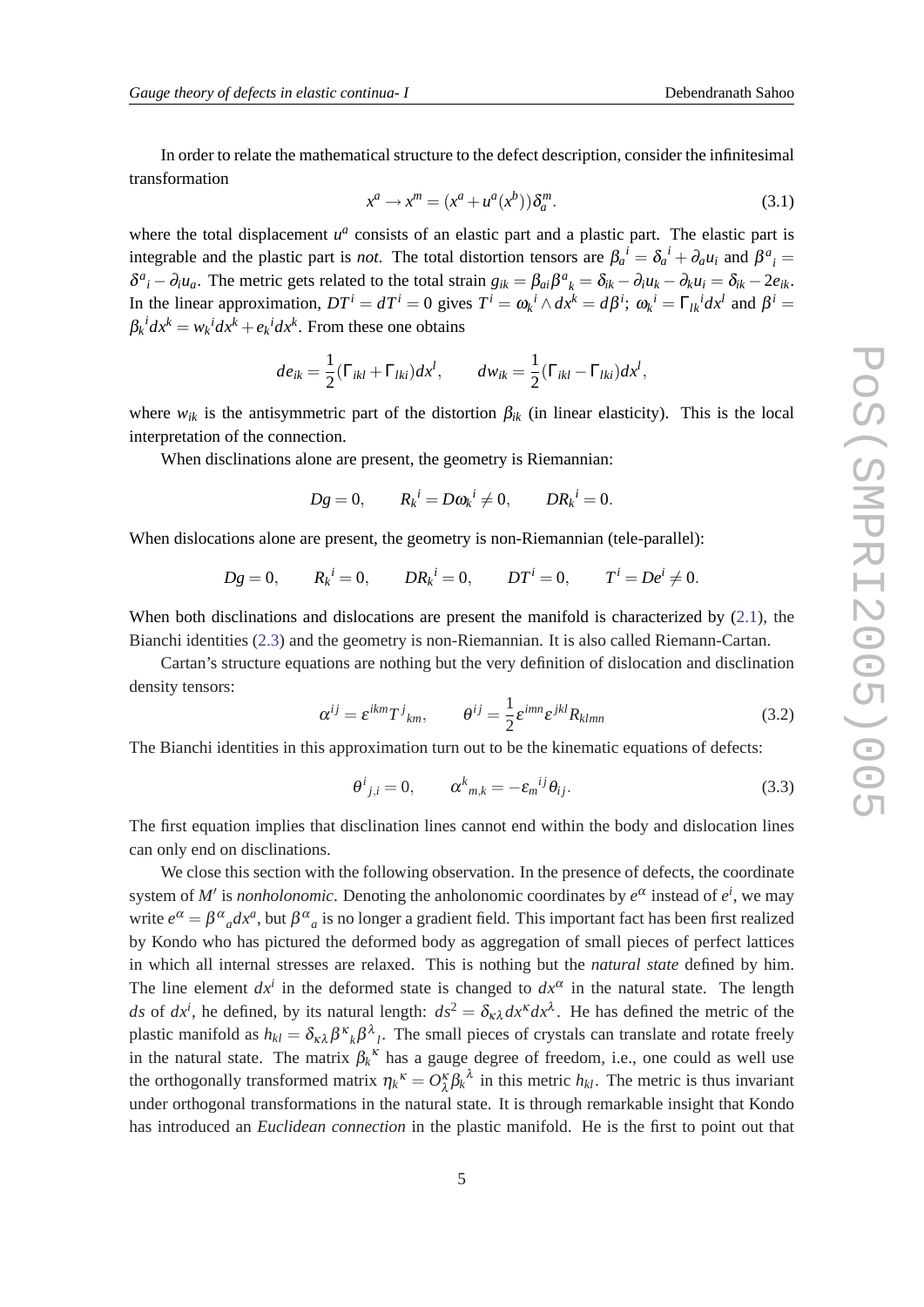the dislocation density tensor is mathematically identical to the torsion of the manifold. Latter independently, Bullough, Smith and Bilby have also arrived at the same identification. As regards incorporating point defects, Mistura[\[21](#page-10-0)] has proposed a geometric approach to a field theory of defects in crystalline solids including both dislocations and intrinsic point defects. In this theory, the manifold is not metric compatible. It is also worth noting that the simple requirement that the total displacement field  $\mathbf{u}^{tot}(x^i,t)$  and the total velocity field  $\mathbf{v}^{tot}(x^k,t)$  ('total' means elastic and plastic together) be continuous and single-valued functions, leads to the following continuity equations within linear elasticity:

$$
\alpha_{pl,p} + \varepsilon_{lpq} \theta_{pq} = 0,
$$
  
\n
$$
\theta_{pq,q} = 0,
$$
  
\n
$$
\dot{\alpha}_{pl} + \varepsilon_{pmk} (J_{kl,m} + \varepsilon_{klq} I_{mq}) = 0,
$$
  
\n
$$
\dot{\theta}_{pq} + \varepsilon_{pmk} I_{kq,m} = 0.
$$
\n(3.4)

Here the dot denotes the time derivative and following definitions are used.  $w_{ik} := \beta_{[ik]} = \varepsilon_{ikl} w_l$ . The rotation vector  $w_l$  is the dual of the tensor  $w_{ik}$ . The bend-twist tensor is defined as  $\kappa_{mq}$  $w_{q,m} = \frac{1}{2}$  $\frac{1}{2}$  $\varepsilon$ *<sub>klq</sub>u*<sub>*l*</sub>,*km*</sub> and we have the definitions:

*Dislocation density*:  $\alpha_{pl} = -\varepsilon_{pmk}(e_{kl,m}^p + \varepsilon_{klq}\kappa_{mq}^p),$ *Disclination density*:  $\theta_{pq} = -\varepsilon_{pmk} \kappa_{kq,m}^P$ , *Dislocation current:*  $J_{kl} = -v_{l,k}^P + e_{kl}^P + \varepsilon_{klq}^P w_q^P$ , *Disclination current:*  $I_{kq} = -w_{q,k}^P + k_{kq}^P$ .

The superscript 'P' denotes plastic part of the quantity. The first of the equations in (3.4) imply that dislocations can end on disclinations whereas the second one implies that disclinations cannot end inside the body. The last two equations imply that the changes in dislocation and disclination densities can only be achieved by their respective currents. Note that if one includes the elastodynamic equation

$$
\rho \frac{\partial v_i}{\partial t} = \frac{\partial (C_{ijkl} e_{kl})}{\partial x_j}
$$

along with the set of continuity equations (3.4), then one has what may be called as the *classical* equations of defect dynamics. These were introduced by Kosseka and deWit[\[6,](#page-9-0) [7](#page-9-0)]. These equations when extended to include point defects should be taken as the basic equations of defects. However, no serious attention seems to have been given to this problem.

Edelen[[22](#page-10-0)] has formulated these equations in the four space-time dimensional form using exterior calculus notation. He has been able to uncover the underlying forty-five-fold gauge group structure behind the invariance of these equations. Günther[\[23](#page-10-0)] has developed a formalism of defect dynamics in the four-dimensional space-time manifold, but the interpretation of geometric objects that he has introduced has left many open questions. Kröner[\[24](#page-10-0)] in 1985 has reviewed the field theory of defects in solids and has examined its merits and open questions. He has presented the differential geometry of the continuized Bravais crystal identifying intrinsic point defects with the non-metric part of the affine connection and interface defects as the non-conservative part of a generalized curvature tensor. Sedov and Berditchevski[\[25](#page-10-0)] have proposed a dynamical theory of dislocations and constructed models of deformation based on a variational principle. It may also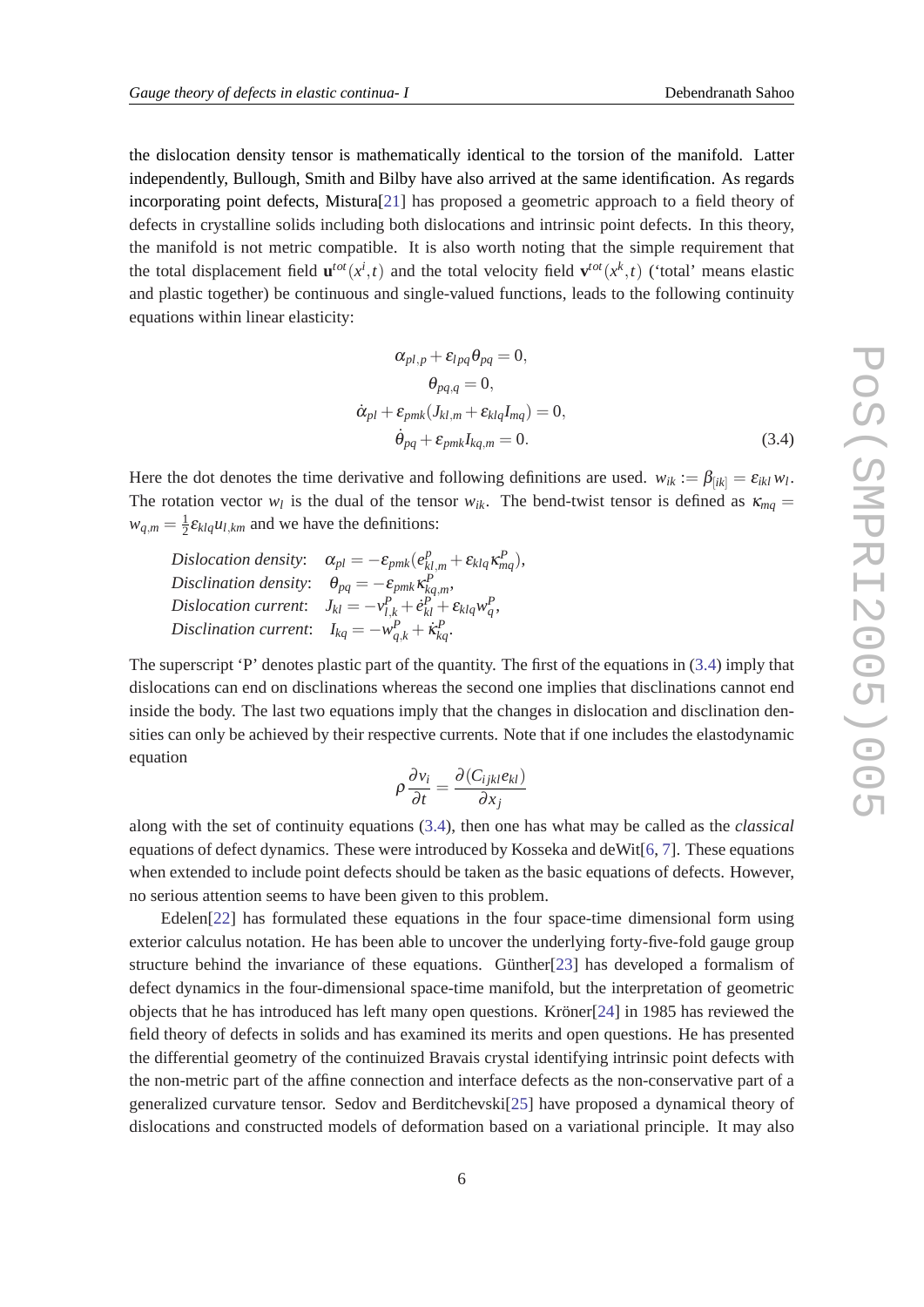<span id="page-6-0"></span>be noted that Golebiewska-Lasota [\[26](#page-10-0)] has developed a gauge theory of dislocation dynamics in analogy with Maxwell's electrodynamics. Even earlier, Turski[[27\]](#page-10-0) has developed the variational gauge theory approach to defects to derive the equilibrium field equations. A four-dimensional nonlinear geometric theory of defect continuum developed with particular reference to three states– the reference state, the current state and the natural state of Kondo has been proposed by Duan and Huang[\[28\]](#page-10-0). They have attempted to incorporate gauge fields and to formulate nonlinear defect kinematics within the framework of four dimensional Cartan geometry. With these remarks we proceed to describe the structure of gauge theories of defects.

## **4. General structure of gauge theories**

As we have already stated, gauge theories are divided into two classes: (classical) Yang-Mills type and gravity type. Let us first consider their general structure. We shall refrain from a terse mathematical presentation of the principal fibre-bundle structure since this can be done away with.

Let  $u^i(x)$ ,  $i = 1, 2, ..., n$  be a system of initial fields, called matter fields. Here *x* is a space-time point on a *base* manifold *M*. To each point *x* of *M* is attached a fibre space *V* whose elements are values of  $u^i$ . This may be regarded as an internal space. The functions  $u^i(x)$  are *cross sections* on the fibre-bundle  $M \times V$ . Further we assume that a space-time group  $P_0$  and an internal group  $G_0$ act on *M* and *V* respectively. The group  $P_0$  could be, for example, the Galilean group or one of its sub-groups (translation, rotation, or their semi-direct product, etc.). The group *G*<sub>0</sub> could be another Lie group such as a rotation or a unitary group. The group actions are  $P_0: M \to M$  and  $G_0: V \to V$ . Thus both groups are continuous transformation groups. Both these groups are said to act globally (homogeneously), i.e., their actions do *not* depend on *x*.

Let a matter field model be given by a Lagrangian  $L_0(\partial u, u)$  which is invariant with respect to *P*<sup>0</sup> and *G*0. This global symmetry is a necessary prerequisite of any gauge theory. The basic idea of gauging is to extend the global invariance group  $G_0$  or  $P_0$  to a *local* gauge group  $G$  (or  $P$ ) by allowing the transformations  $G \times V \to V$  and  $P \times M \to M$  to be x dependent. The gauge theory based on  $G_0 \rightarrow G$  is of Yang-Mills type and that based on  $P_0 \rightarrow P$  is of gravity type. A mixed type could be based on gauging of both *G*<sup>0</sup> and *P*0.

In order to ensure local invariance, the Lagrangian must contain, in addition to fields  $u^i$ , a set of *connection* fields or gauge potentials  $A_{\mu}(x)$ . these are a set of *compensating* fields coupled (minimally) to the matter fields  $u^i$ . The values of  $A_\mu$  belong to the Lie algebra  $\mathscr G$  of  $G_0$  (or  $P_0$ ). These fields are called connections on the corresponding principal fibre bundles.

To obtain a closed system of equations for  $u^i$  and  $A_\mu$ , the gauge approach prescribes two recipes. Firstly, the derivatives  $\partial_{\mu}$  are to be replaced by covariant derivatives  $D_{\mu} = \partial_{\mu} + A_{\mu}(x)$ . Secondly, the new Lagrangian *L* is supposed be given by  $L = L_0(Du, u) + L_1(F)$  (minimal coupling) where  $F_{\lambda\mu} = D_{\lambda}A_{\mu}$  is the Yang-Mills field (curvature field associated with the connection field). The piece  $L_1$  $L_1$  is usually chosen as [1]  $Tr(\mathbf{F}\mathbf{F}^{\dagger})$ .

In part II there is (perhaps) a repetition of this description, but in a more detailed form illustrated by the example of the Kadic-Edelen gauge theory.

In the following two sections, we shall selectively restrict to those theories where applications have been illustrated via particular defects. Otherwise we are afraid that the review would take much more space than that permitted by the present proceedings.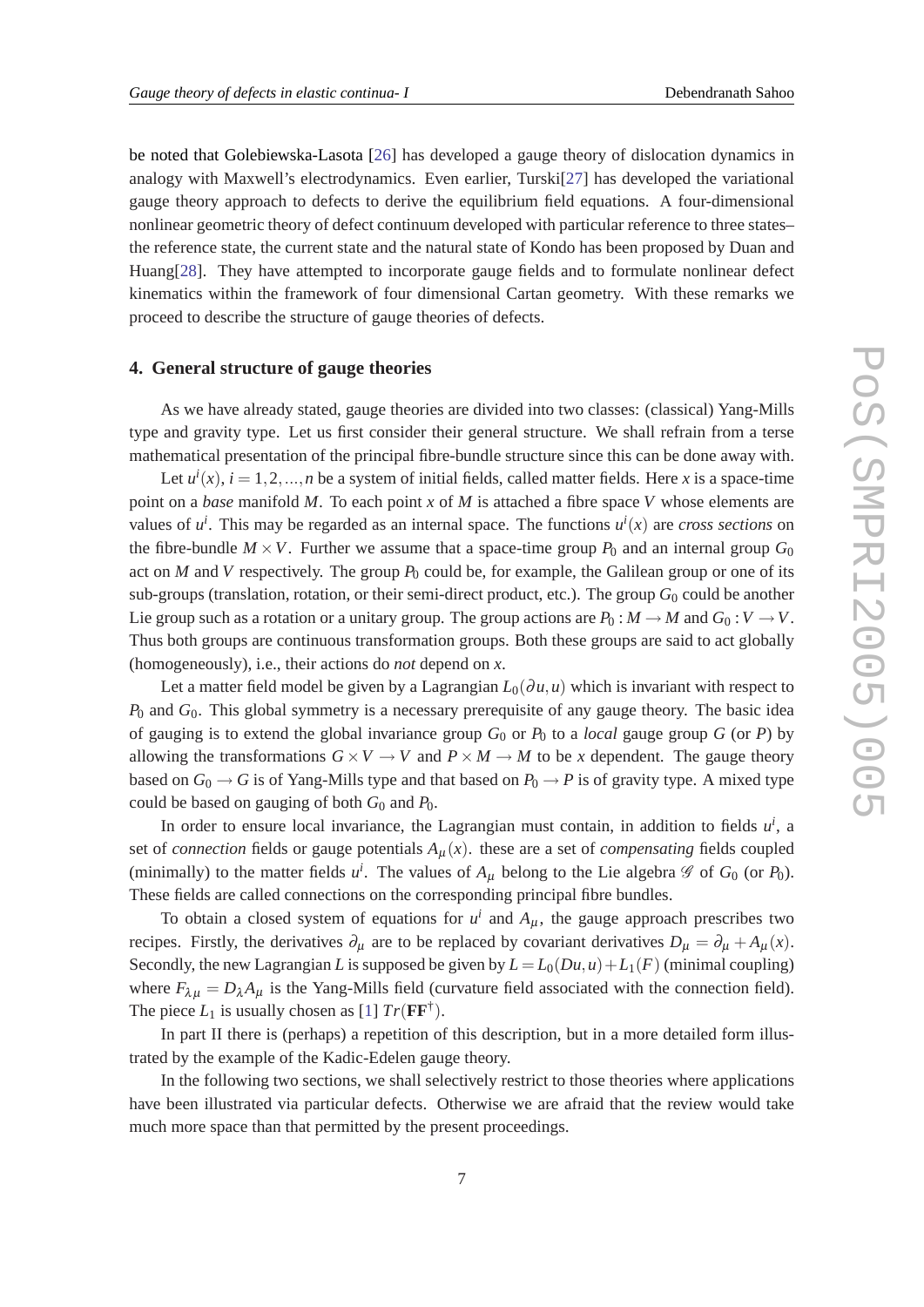#### <span id="page-7-0"></span>**5. Yang-Mills type gauge theories**

The most elaborate work on the Yang-Mills type of gauge theory of defects is extensively covered in two books $[11, 29]$  $[11, 29]$  $[11, 29]$ . The authors start with the Lagrangian of elasticity theory taking the field  $x^{i}(x^{a}, t)$  as their initial fields. They choose  $G_0 = SO(3) \triangleright T(3)$  where  $\triangleright$  denotes the semidirect product. They have chosen as  $G_0$  the semi-direct product of  $SO(3)$  and  $T(3)$ . As their Lagrangian, they take the familiar quadratic elastic strain energy function and also included the velocity squared term as the kinetic energy function. The full Lagrangian, after local gauging, is of the form  $L = L_x + L_\phi + L_w$ , where the gauge potentials  $\phi$  and W are tensor fields describing dislocations and disclinations respectively. The resulting field equations are coupled nonlinear partial differential equations in the field variables. Static solutions of their field equations exhibit unwanted exponential decay of displacement field as a function of distance far away from the defect. This is contrary to classical solution of the problem where in the decay law follows 1/*r* behaviour. In spite of this short-coming, the formalism has taught how exterior calculus of forms provides a convenient elegant tool for continuum mechanics of defects. Our own attempt in improving this theory has resulted in finding the correct asymptotic solution for the strain field of a screw dislocation. In our approach, discussed in part  $II[1]$  $II[1]$  we have described our own results. Kadic and Edelen also obtain a static solution of the free Yang-Mills equations which exhibit the well known Wu-Yang like singular solution for a disclination displacement field.

Osipov[[31\]](#page-10-0) has obtained exact static monopole like singular solutions for the fields  $x^i$  and W for a dislocation-free continuum ( $\phi = 0$ ) and has shown that it corresponds to a disclination with the Frank index  $N = 1$ . He has further extended the Kadic-Edelen model to calculate electronic properties of defect systems. In this extended formalism, a term *L*<sup>ψ</sup> involving the spinor wave function  $\psi$  is added. There is also an interaction Lagrangian quadratic in  $\psi$  and linear in the deformation potential (proportional to trace of the gauged strain field). In this frame work he has been able to study the influence of electrons on defect dynamics. Recently he[\[30](#page-10-0)] has studied disclination-driven dislocations; has found an exact solution for a low-angle wedge disclination and has calculated forces between pairs of disclination vortices.

In a series of three long papers[\[17](#page-10-0), [18](#page-10-0), [19\]](#page-10-0) Edelen and Lagoudas have taken a different approach based on both external space-time symmetry and internal symmetry. The gauge group is  $G = G_s \times G_m$  where  $G_s = SO(3) \triangleright T(3)$  and  $G_m = SO(3) \triangleright T(3)$  (suppressing time transformation).  $G_s$  acts on the range space of matter fields  $x^i(x^a, t)$  just as in the earlier Kadic-Edelen theory[[11\]](#page-10-0). *G<sub>m</sub>* acts on the base manifold:  $x^a \rightarrow R_b^a(x^c, t)x^b$ . The local gauging proceeds by replacing  $\partial_k x^i$  by its covariant derivative as well as replacing the differential *dx<sup>a</sup>* of the base manifold by its covariant form. Naturally, new sets of gauge potential fields appear. The defects arising due to *G<sup>s</sup>* are called spatial defects and these arising out of  $G<sub>m</sub>$  are called material defects. In real applications, the spatial defects, which in the Kadic-Edelen model is used to model dislocations and disclinations, now refer to micro-cracks (in ceramic materials and composites). They are thought to model misfits, gaps and interstitials in the continuum. The formalism, developed in [[17\]](#page-10-0) is too involved and is developed using Cartan structure equations and exterior calculus. In [[18\]](#page-10-0) the problem is posed with a *given* material dislocation density. This means there is no free Lagrangian term for dislocations. Then the exact solution of the field equations is shown to reproduce the stress field of a straight screw dislocation. This approach produces the stress field of an edge dislocation only in the weak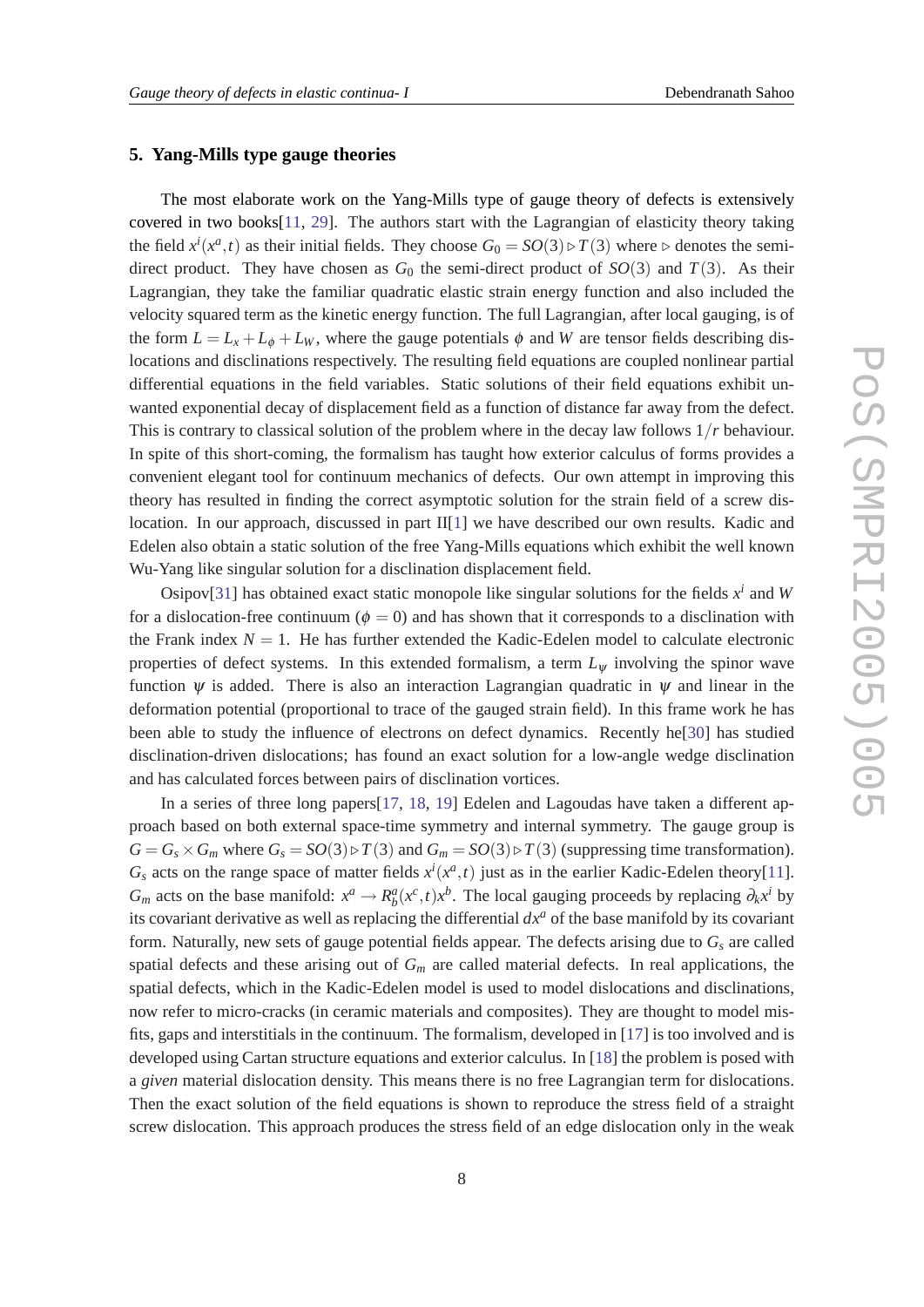<span id="page-8-0"></span>defect field limit. Time is also gauged and it is claimed to model relaxation phenomena. The third paper[\[19](#page-10-0)] contains further ramifications involving balance laws of stress-momentum. This line has not been pursued further in the literature.

In a solitary piece of work, Gairola[\[32](#page-11-0)] has floated the idea of using the general affine group  $GL(3) \triangleright T(3)$  based gauge theory to model point defects and dislocations. In this theory, the transformations of base-vectors of the manifold associated with defects are considered and the resulting metric has non-vanishing covariant derivative, thus leading to nonmetricity needed to model point defects.

Duan and Duan[\[33](#page-11-0)] have developed an interesting approach involving vielbeins (two-point tensor fields, also called distortion tensors), connecting three different configurations of deforming continuum– the reference configuration  $(x^a)$ , the current configuration  $x^i$  and the natural config-uration. The last one implements Kondo's<sup>[\[4\]](#page-9-0)</sup> anholonomic coordinate frame  $x<sup>k</sup>$  that arises when an infinitesimal piece of the current configuration is made to undergo stress-free relaxation (see discussion towards the end of section [3.](#page-3-0) This is a highly desirable ingredient absent in other gauge theories. Combining the geometric structure with Noether's theorem, conservation laws for the defect continuum are formally derived. Duan and Zhang[\[34](#page-11-0)] have classified dislocations in terms of winding numbers and also characterized them by Brouwer degrees and Hopf indices.

Our original results on application of the Kadic-edelen theory are contained in references given in part II.

#### **6. Gravity type gauge theories**

Kleinert in his masterly text-book[[20](#page-10-0)] demonstrates that a space with torsion and curvature can be generated from a Minkowski space via singular coordinate transformations and is completely equivalent to a crystal which has undergone plastic deformation being filled with dislocations and disclinations. The relation of this view with non-integrability of appropriate equations are amply clarified by him. A theory of defects in solids based on analogy with three dimensional gravity (two space plus one time) is proposed by Katanaev and Volovich[\[12](#page-10-0)](see also the recent article of Katanaev<sup>[[13\]](#page-10-0)</sup>). They have a metric affine space with a metric constructed from distortion  $e_\mu{}^i$  and a *SO*(3)- connection  $\omega_{\mu}^{ij}$ . Here the index  $\mu$  is a general curvilinear coordinate label of the material manifold and *i* labels the coordinate  $X^i$  of the current configuration manifold. Using simple and physically reasonable assumptions they define a two-parameter static Lagrangian which is the sum of the Hilbert-Einstein Lagrangian for the distorsion and the square of the antisymmetric part of the Ricci tensor:

$$
\frac{1}{e}L = -\kappa \tilde{R} + 2\gamma R^A{}_{ij}R^{Aij}.
$$

Here the symbol *A* stands for the antisymmetric part and the tilde denotes the assumption of zero torsion. Note that in the linear approximation  $e_{\mu i} = \delta_{\mu i}$ . They obtain the solution for the  $u$  field, and the metric  $g_{ij}$  for a wedge disclination in linear elasticity. They also obtain the results for an edge dislocation which, they show, is a dipole of two parallel wedge disclinations. They calculate elastic oscillations (phonons) in the defect medium with dislocations and also calculate scattering of phonons on a wedge dislocation. Further, they investigate the influence of a point defect on the stress field of a wedge dislocation. A point defect is characterized by its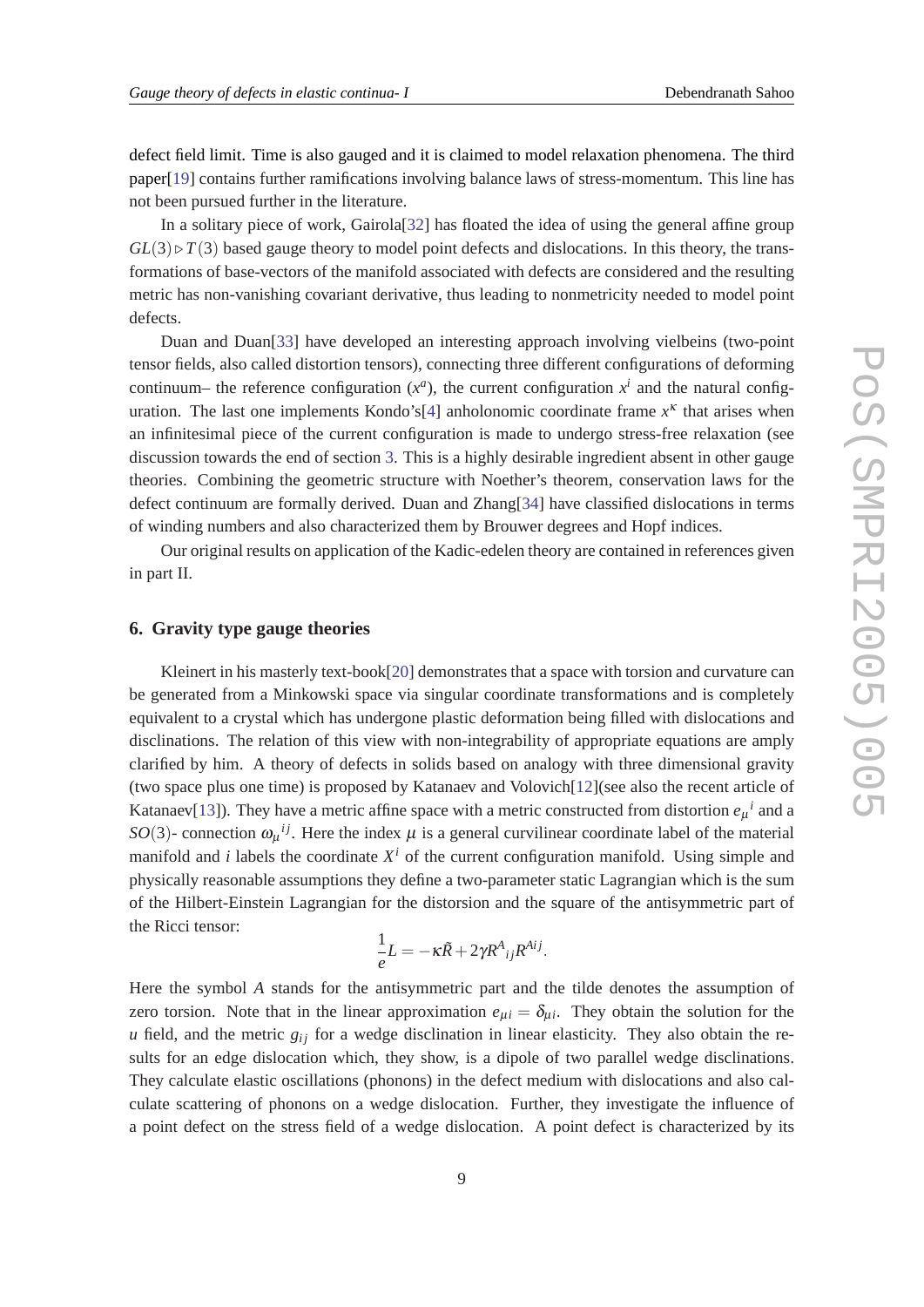<span id="page-9-0"></span>mass tensor  $M = \rho_0 \int d^3x \left( det(e_\mu{}^i - 1) \right)$  where  $\rho_0$  is the density of the medium. The torsion tensor is zero everywhere except at the defect site where it has a  $\delta$ -function singularity. Notable progress in this type of gauge theory has been made by  $Lazar[14]$  $Lazar[14]$  $Lazar[14]$  who has proposed a threedimensional Yang-Mills gauge theory of dislocations. The lagrangian has the symbolic form  $L \sim (strain)^2 + (dislocation density)^2$ . The second term is more precisely  $L_{dis} = -\frac{1}{4}$  $\frac{1}{4}T^a{}_{ij}H_a{}^{ij}$  where  $H_a^{ij}$  is the response quantity to the Dislocation density (torsion)  $T^a{}_{ij}$ . The local translational invariance  $u^a \to u^a + \tau^a(x)$ ,  $\phi^a{}_i \to \phi^a{}_i - \partial_i \tau^a(x)$  with  $\tau^a(x)$  as local translations and the replacement  $\beta^a{}_i = \partial_i u^a + \phi^a{}_i$  in the torsion tensor  $T^a{}_{ij} = \partial_i \beta^a{}_j - \partial_j \beta^a{}_i$  and use of appropriate form for the tensor *H* leads to coupled field equations for *u* and  $\phi$ . A non-singular solution for the stress field of an edge dislocation is shown to result. This solution also has correct asymptotic limit for the classical solution. Lazar[[15\]](#page-10-0) has also obtained a satisfactory solution for a screw dislocation.

## **7. Conclusion**

The material contained in this review has been highly selective. It is a formidable task to present all points of view in the space permitted to us. There is as yet no fundamental theory of defects in solids. The classical Kossecka-dewit equations of defect dynamics offers some guideline. However, even these equations do not contain the signature of point defects. An ideal gauge theory of defects should be consistent with these classical equations in appropriate limit. At the present time, it is perhaps fair to say that much more investigation need to be carried out in this area. Also, urgent attention need to be paid to obtain gauge theory solutions of specific defects.

#### **References**

- [1] M.C. Valsakumar and D. Sahoo, *Gauge theory of defects-II*, these proceedings.
- [2] E. Kröner (ed.) *Gauge field theories of defects in solids*, abstract book, Max-Planck-Institut für Metallforschung, Stuttgart, 1982.
- [3] K. Kondo, *On the geometrical and physical foundations of the theory of yielding*, Proc. 2nd Japan Natl. Cong. Appl. Mech. held 1952, published 1953, 41-47.
- [4] K. Kondo et. al., *Non-holonomic geometry of plasticity and yielding*, RAAG Memoirs of the unifying study of basic problems in engineering and physical sciences by means of geometry:**1**, Division D, Gakujutsu Bunken Fukyu-kai, Tokyo, 1955, 453-572.
- [5] B.A. Bilby, R. Bullough and E. Smith, *Continuous distributions of dislocation: A new application of the methods of non-Riemannian geometry*, Proc. Roy. Soc., London:**A 231** (1955) 263-273.
- [6] E. Kossecka and R. deWit, *Disclination kinematics*, Arch. Mech.:**29** (1977) 633.
- [7] E. Kossecka and R. deWit, *Disclination dynamics*, Arch. Mech.:**29** (1977) 749.
- [8] A. Vercin, *Metric torsion gauge theory of continuum line defects*, Inter. Jour. Theor. Phys.:**29** (1990) 7.
- [9] B.K.D. Gairola, *On the role of Noether's theorem in the gauge theory of crystal defcts*, Lecture Notes in Physics, Springer-Verlag, Berlin.
- [10] J.D. McCrea, F.W. Hehl and E.W. Mielke, *Mapping Noether identities into Bianchi identities in general relativistic theories of gravity and in the field theory of static lattice defects*, Inter. Jour. Theor. Phys.:**29** (1990) 1185.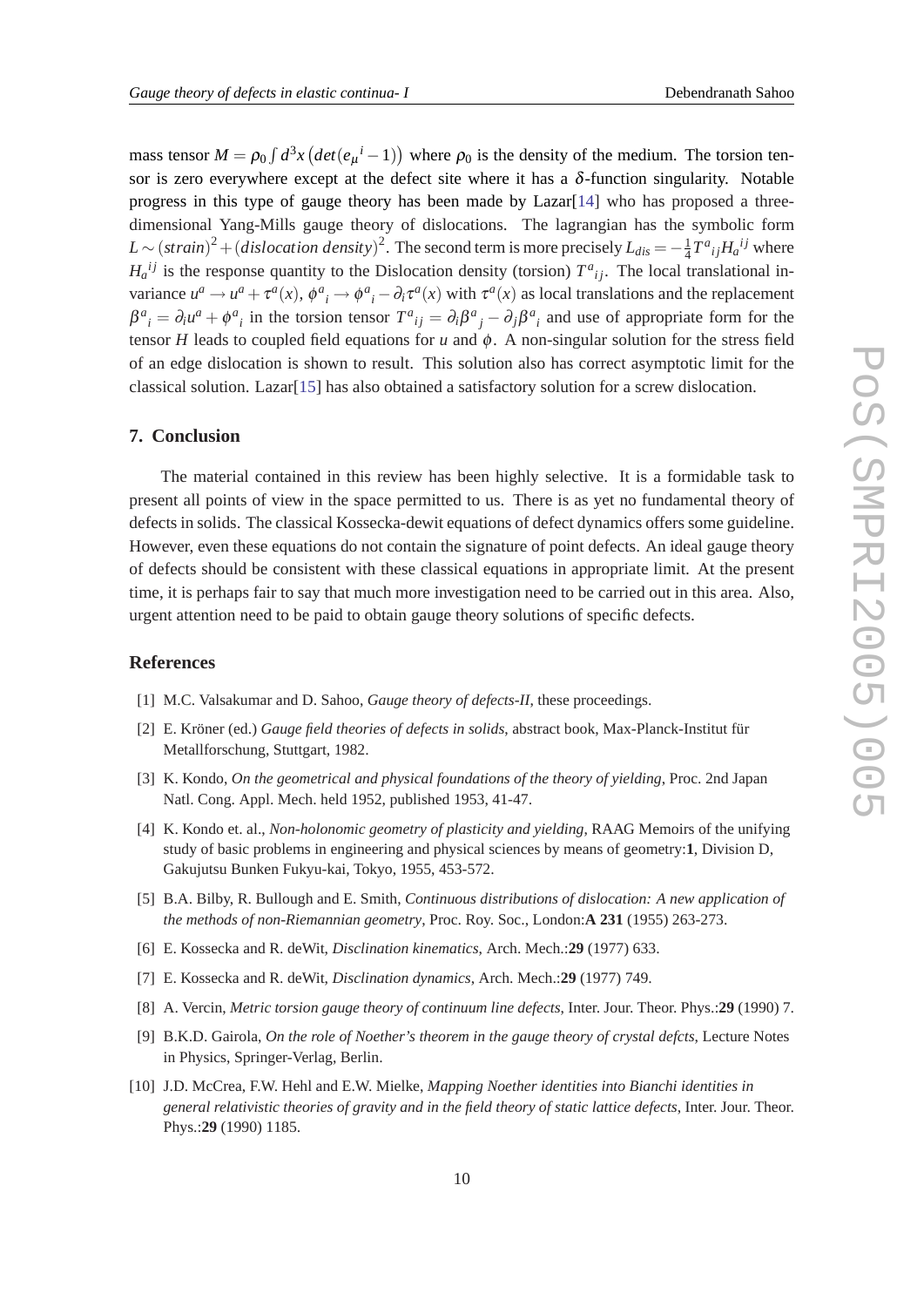- <span id="page-10-0"></span>[11] A. Kadic and D.G.B. Edelen, *A gauge theory of dislocations and disclinations*, Springer Lecture Notes in Physics: No.174, Springer-Verlag, Berlin Heidelberg, 1983.
- [12] M.O. Katanaev and I.V. Volovich, *Theory of defects in solids and three-dimensional gravity*, Ann. Phys:**216**(1992) 1.
- [13] M.O. Katanaev, *Gometric theory of defects*, cond-mat/0407469 (2004).
- [14] M. Lazar, *A nonsingular solution of the edge dislocation in the gauge theory of dislocations*, J. Phys.**A**: Math. Gen.:**36** (2003) 1415.
- [15] M. Lazar, *An elastoplastic theory of dislocations as a physical field theory with torsion*, J. Phys.**A**: Math. Gen.: **35** (2002) 1983.
- [16] C. Malyshev, *The T(3)-gauge model, the Einstein-like gauge equation, and Volterra dislocations with modified asymptptics*, Annals of Physics:**286** (2000) 249-277.
- [17] D.C. Lagoudas and D.G.B. Edelen, *Material and spatial gauge theories of solids–I. Gauge constructs, geometri, and kinematics*, Int. J. Engng. Sci.:**27** (1989) 411.
- [18] D.G.B. Edelen, *Material and spatial gauge theories of solids–II. Problems with given material dislocation densities*, Int. J. Engng. Sci.:**27** (1989) 641.
- [19] D.C. Lagoudas and D.G.B. Edelen, *Material and spatial gauge theories of solids–III. Dynamics of disclination free states*, Int. J. Engng. Sci.:**27** (1989) 653.
- [20] H. Kleinert,*Gauge fields in condensed matter, Vol. II: Stresses and defects*, World Scientific, Singapore, 1989.
- [21] L. Mistura, *Cartan connection and defects in Bravais lattices*, Int. J. Theor. Phys.:**29** (1990) 1207.
- [22] D.G.B. Edelen, *A four-dimensional formulation of defect dynamics and some of its consequences*, Int. J. Engng. Sci.:**18** (1980) 1095.
- [23] H. Günther, "On the geometrical approach to the theory of structural defects", Int. J. Engng. Sci.:**19** (1981), 1799.
- [24] E.Kröner, "Field theory of defects in solids: present state, merits and open questions", The Mechanics of Dislocations, Proc. Inter Symp., E.C. Aifantis and J.P. Hirth (eds), Amer. Soc. for Metals, Metals Park, Ohio, 1985.
- [25] L.I. Sedov and V.L. Berditchevski, "A dynamical theory of continual dislocations", in E. Kröner (ed.)Mechanics of Generalized Continua, IUTAM Symposium proceedings, Springer-Verlag, Berlin 1968, p.214.
- [26] A.A. Golebiewska-Lasota, *Dislocations and gauge invariance*, Int. J. Engng. Sci.:**17** (1979) 329.
- [27] L.A. Turski, Bull. Polish Acad. Sci. (Mech.):**14** (1966) 289.
- [28] Z.P. Duan and Y.L. Huang, "A four dimensional nonlinear geometric theory of defect continuum", Int. J. Engng. Sci.:**28** (1991) 989.
- [29] D.G.B. Edelen and D.C. Lagoudas,*Gauge theory and defects in solids* North-Holland, Amsterdam, (1988).
- [30] V.A. Osipov, *Disclination vortices in elastic media*, Nonlinearity:**13** (2000) 459 and references therein.
- [31] V.A. Osipov, *Extension of the Kadic-Edelen gauge model: Electronic properties of defect systems*, Physica:**A 175** 1991 369, .